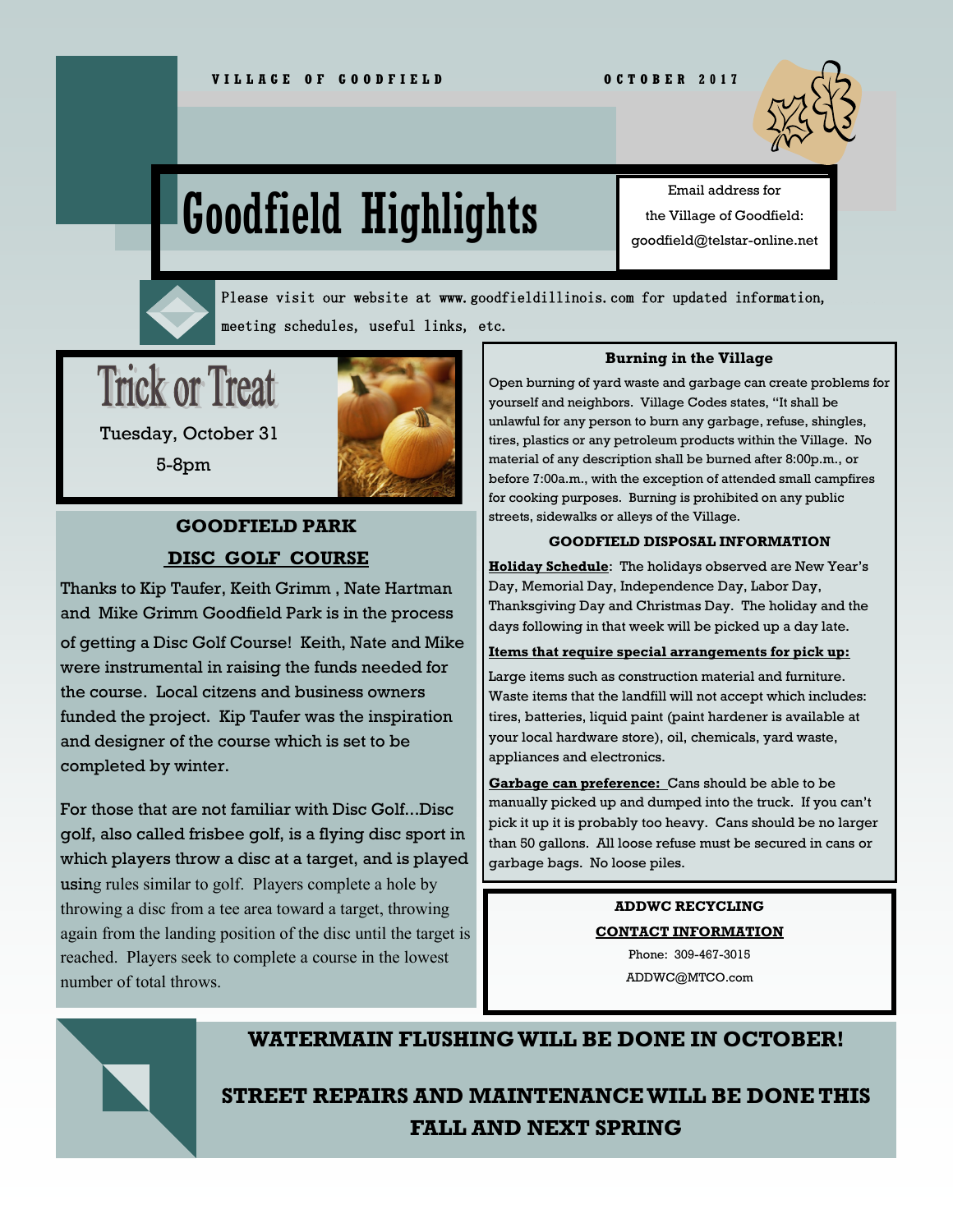# MISCELLANEOUS VILLAGE INFO

#### **DIRECT DEBIT**

## **AVAILABLE FOR WATER & SEWER PAYMENTS**

The Village accepts direct debit for water/sewer payments. This eliminates the need to write a check to the Village. You receive a bill stating how much you owe, then the amount is automatically debited from your selected bank account on the specified date.

Applications are available on the V i l l a g e W e b s i t e www.goodfieldillinois.com or can be picked up at the Village Office.

#### **Grass Clippings**

Please do not blow grass clippings on the streets or sidewalks. This restricts the flow to the storm sewer system.

## **GOODFIELD FIRE DEPARTMENT**

The fire department is currently looking for volunteers. Stop in and see what you can be a part of. Shadow a volunteer for an evening. Schedule a visit 1st or 3rd Tuesday nights. Call Erik Johnson to set up an appointment (309-253-6794).

#### **DAYLIGHT SAVINGS NOV. 5TH**

This is a good time to check and change the batteries in smoke detectors and CO alarms!

# **Snow Plowing**

Snow Plowing season will soon be here! Please help us make the job easier and faster for everyone by not parking on the streets until after the streets have been

#### **Fall Street Maintenance**

Fall street maintenance work is done to repair some street damage along with maintenance of ditches and the edges of the roads. This may result in grading the ditch area along the road to promote better drainage. Keep in mind your property line usually ends 10-15 feet from the edge of the street. This allows us to perform maintenance to the road and ditches as needed in the public right of way.



cleared. This would be very helpful for the operators. Snowfalls require vehicles to be removed from the streets until the streets are cleared edge to edge. Repeat offenders will be ticketed and or towed. We also request residents and businesses not pushing, shoveling or blowing snow into the streets. Keep pushed snow on your property as it creates problems for the snow plows and street traffic. Your cooperation is appreciated and helps to complete the job sooner.

With school back in session and Halloween coming up the Police Dept. would like to remind everyone to be cautious of children walking and playing around the village streets. As we all know children don't always think before they act, and it only takes a few more seconds to slow down and take extra care when driving past them.

Also, we would like to remind parents to make sure your children are playing safely and are not too close to the street. A simple mistake by a child or driver can end in tragedy and the more distance between traffic and children the less likely for problems.

As Halloween approaches and you plan your children's costumes. Please make sure that they will be visible to motorists and that their vision is not blocked by the costume so they can see vehicles as they Trick or Treat. The addition of reflective tape or having the young ones carry flashlights or glow sticks helps greatly.

We at the Police Dept. would like to wish everyone a happy and safe Halloween.

#### **POLICE NUMBERS**

FOR EMERGENCIES both Tazewell and Woodfore County DIAL 911

NON EMERGENCY TAZEWELL COUNTY (800) 322-9166

NON EMERGENCY WOODFORD COUNTY (309) 467-2375

POLICE DEPARTMENT 106 E FIRST ST., DEER CREEK (309) 447-6265